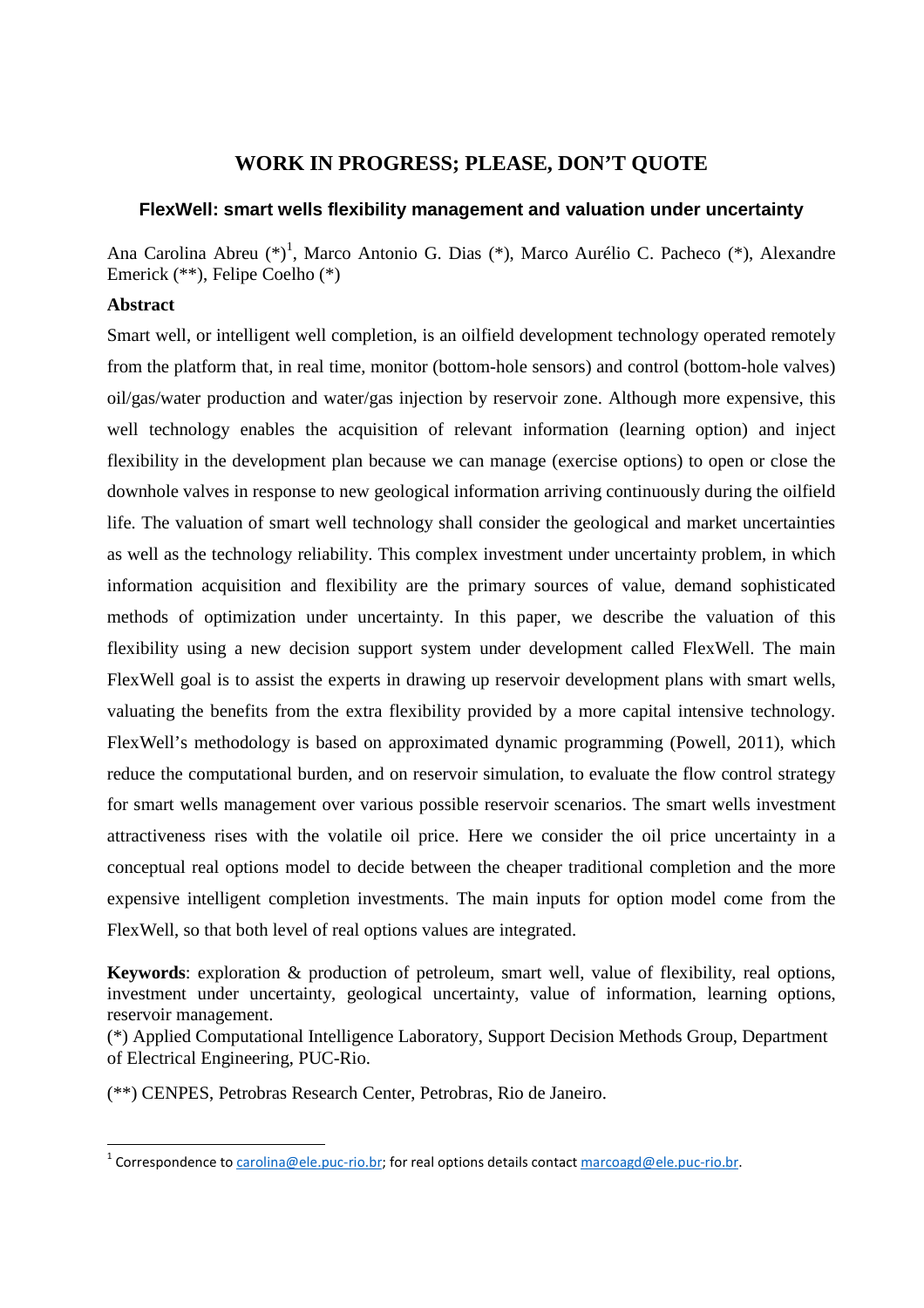#### **1. Introduction and literature review**

 $\overline{a}$ 

In recent years, new technologies and concepts have been developed and deployed to maintain the profitability of oilfield development; among them, Smart Well Technology (also called Intelligent Completion Well Technology) is one of the most significant breakthroughs (Gao et al., 2007). Since the first intelligent completion<sup>2</sup>, installed in August 1997 at Saga's Snorre Tension Leg Platform in the North Sea (Gao et al., 2007), smart wells have added a new dimension to commercial analysis in the oil sector (Mathieson et al., 2003) and the technology application has increased exponentially (Alsyed & Yateem, 2012) mainly in the high oil prices period. However, as pointed out by Glandt (2005), implementation of any new technology in the E&P industry requires a solid business case that clearly demonstrates its incremental value, proving the importance of an optimal technology management.

Smart well technology is an innovative system that can be summarized as a combination of (Armstrong & Jackson, 2001): downhole sensors for sampling environmental parameters, downhole actuators (valves) for changing the operating conditions of well and interpretation, and processing algorithms for optimizing reservoir/well performance.

The controlling capability (flexibility) is achieved by using hydraulic, electric or electro-hydraulic controlled devices (Ajayi & Konopczynski, 2003) (Sakowski et al., 2005), that are used to regulate the flow into the wellbore. The valves can either be binary on/off system (only open and closed) or have variable chocking capability (Akram et al., 2001). The open or closed control in which the controls only operate on the extremes is called 'bang-bang' control (e.g., Brouwer & Jansen, 2002). These control devices are called Inflow Control Valves (ICV's) (Brouwer & Jansen, 2002) (Glandt, 2005) (Van der Steen, 2006) (Kavle et al., 2006) (Leemhuis et al., 2007); Flow Control Valves (FCV's) (Van der Steen, 2006); Interval Control Valves (ICV's) (Armstrong & Jackson, 2001) (Akram et al., 2001) (Han, 2003) (Ajayi & Konopczynski, 2003) (Ajayi & Konopczynski, 2005) (Aggrey et al., 2006).

As noted by Esmaiel (2005), "*One of the primary values of the smart well is in its flexibility. This value can be quantified with Real Options*". The real options (RO) literature (Tourinho, 1979; Dixit & Pindyck, 1994; Trigeorgis, 1996) is nowadays much consolidated and so the RO literature

<sup>&</sup>lt;sup>2</sup> Well completion is the activity of making a well ready for production (or injection) by installing the tubing (production column), an assembly of valves named Christmas tree, and other equipment inside the well. When including bottom hole sensors and remotely operated bottom hole valves, we call intelligent completion.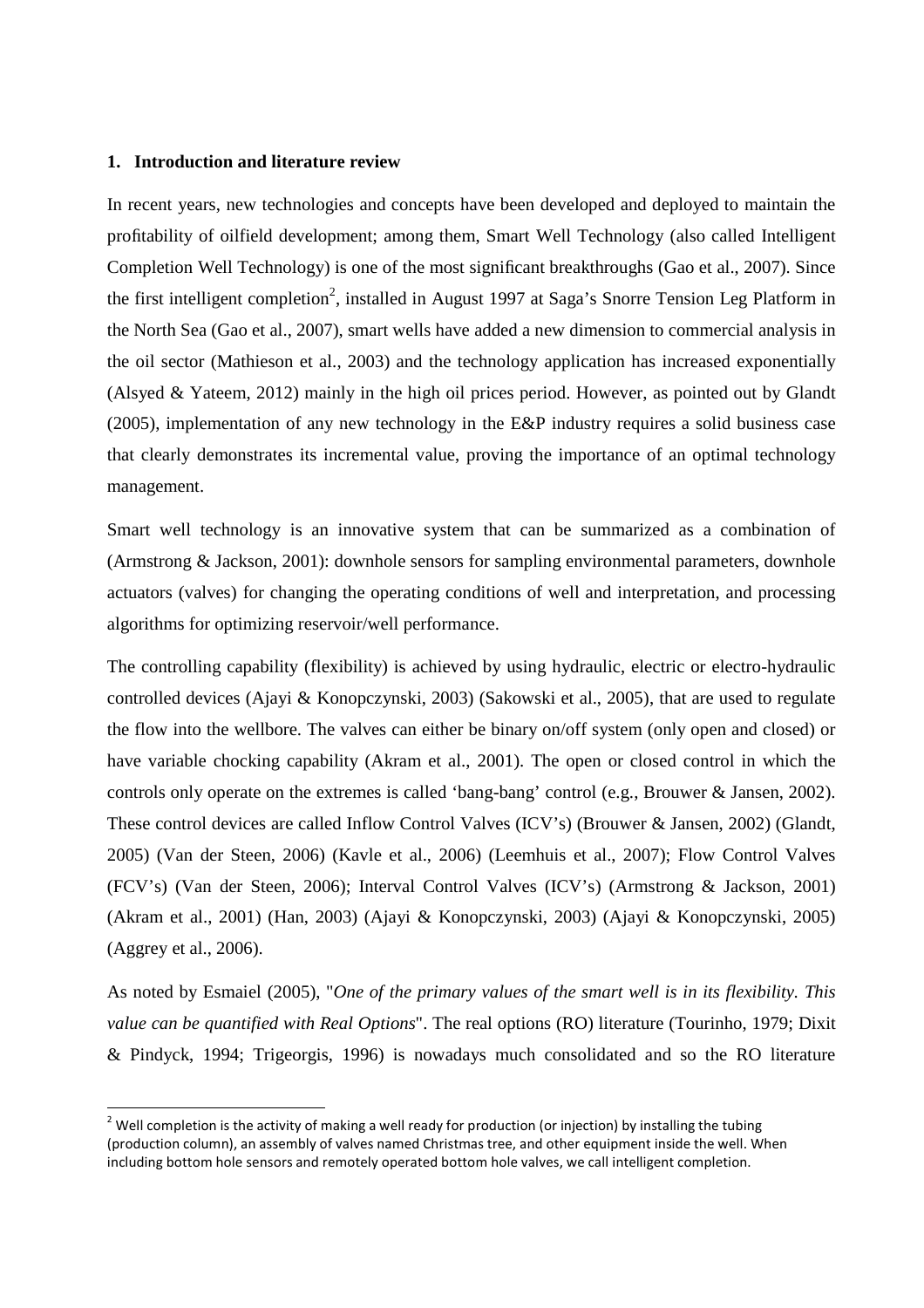applied to petroleum investments (e.g., Paddock, Siegel and Smith, 1988; Dias, 2004; McCormack and Sick, 2001).

However, in this very complex application of smart wells, a realistic and transparent real options model is a job to be done. Given the geological complexity of oil reservoirs and its uncertain behavior along the time, the valuation of smart wells with real options are still in infancy, with the proposed models perhaps still too simplified. Han et al. (2002) identify two main value components that drive the smart well option value. First, the *uncertain component*, from the variance of the asset value around the expected value, a value derived from the reduction of uncertainty around this mean values. Second, the *jump component*, from the variance of the jump process in the asset value caused by the smart well (increase in production and/or recoverable oil, plus well intervention cost savings). Han (2003) uses a real options valuation with a "WellDynamics' proprietary approach", but the article does not give sufficient details to analyze their option approach. None of these articles analyze the interaction of geological uncertainties with market uncertainties. Most papers focus only in the geological uncertainty, although the intuition tells that the oil price level and its uncertainty can be very important to justify or not the more expensive well completion technology, because most of the benefits are associated with the increased revenue from oil production. In this paper, we show that the oil price level and its uncertainty are very important to decide to adopt or not the intelligent completion technology.

Professional petroleum literature list many benefits provided by the use of smart well technology. Examples are Armstrong & Jackson (2001), Yeten et al. (2002), Ajayi & Konopczynski (2003), Han (2003), Han et al. (2002), Konopczynski et al. (2003), Chukwueke & Constantine (2004), Sakowski et al. (2005), Leemhuis et al. (2007), Ajayi et al. (2008), Almeida et al. (2010), Abreu et al. (2014), Abreu et al. (2015). We talk about some benefits in the section 2.

One of the challenges of smart well deployment is the inability to properly manage and quantify the value generated by the flexibility under uncertainties. In general, the greater the uncertainty, the greater the value of flexibility. But the traditional NPV approach in general sub-estimate the flexibility value because looks only expected cash flows, without capturing the options that can be exercise in different possible realizations of the uncertainty. Real options valuation is a tool designed to capture the flexibility value under uncertainties, but the complexity of this dynamic problem with market and geological uncertainties makes the existent models still too simplified, as pointed out above.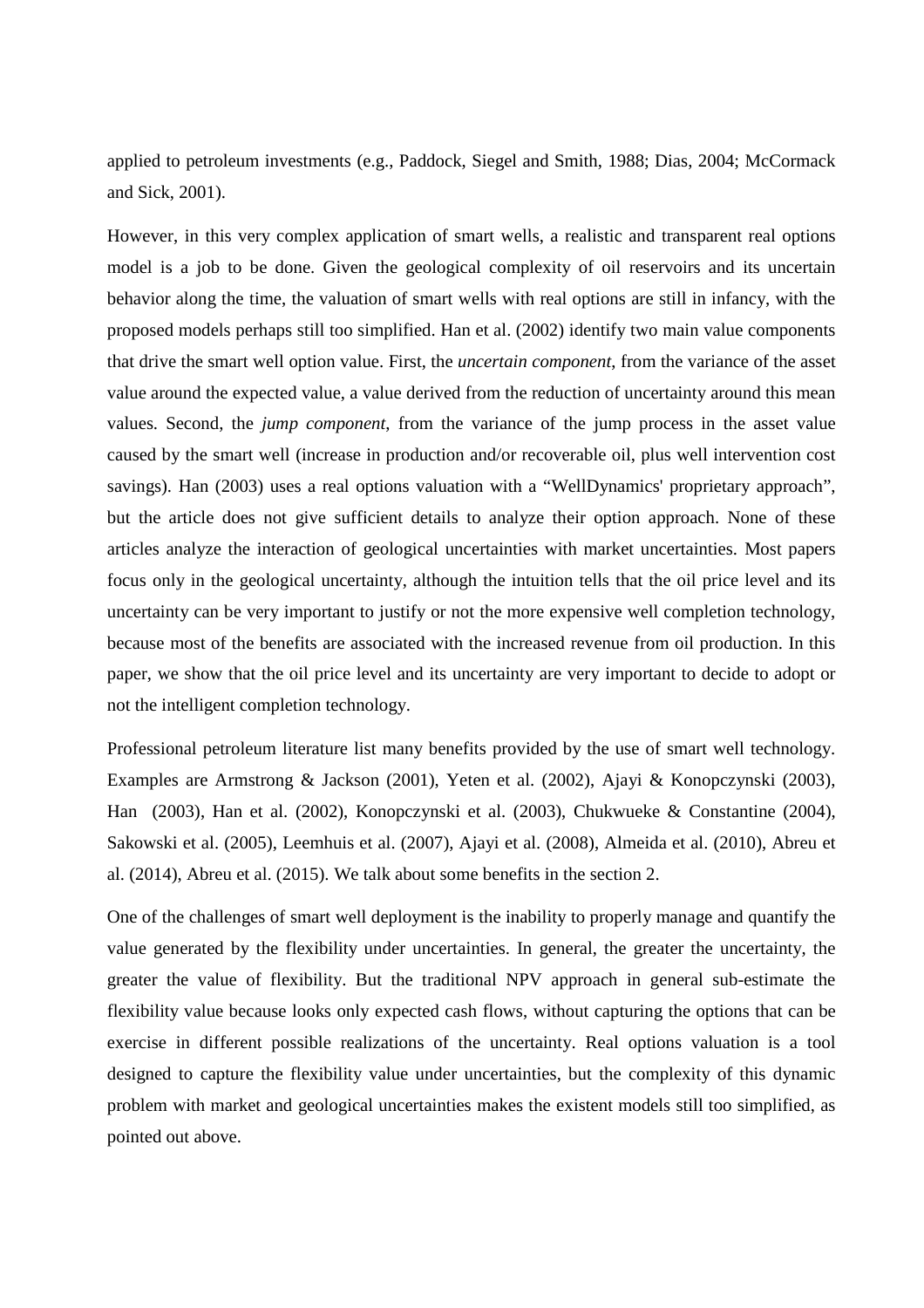Other challenge with smart wells is the uncertainty related with the technology reliability, due to the possible loss of the smart system's ability to function properly and to meet the required reservoir or well management objectives (Aggrey & Davies, 2007). Completion failures reduce the field's total profitability through decreased revenue (decreased system availability) and/or increased operational expenditures (OPEX) due to well interventions (more workover cost). Consequently, when moving into deeper water, the economic penalty for delayed/lost production from the system failure becomes greater (Brownlee et al., 2001). Furthermore, subsea well system repairs and interventions also become more expensive and are associated with longer delays due to availability and mobilization times for the required repair rigs and vessels (Brownlee et al., 2001). So, how can the smart wells be valued whilst balancing their benefits with their challenges? This challenge is the energy that moves the FlexWell project, a joint research of PUC-Rio and Petrobras' Research Center (CENPES).

### **2. Conventional versus Intelligent Completion investments by real options lens**

There are at least two levels of real options analysis for smart wells/intelligent completion. One is the decision to develop the oilfield<sup>3</sup> with cheaper conventional completion or with more expensive intelligent completion, a less mature technology but with higher revenue potential. The other real option level of analysis is related with the flexibility to open and close valves, with continuous arriving of geological/reservoir information, that is, with the benefit of this technology: information and flexibility to optimize the oilfield exploitation. Of course the two levels are linked: we need to quantify the intrinsic flexibility benefits of this technology in order to decide if invest in the conventional or in the new technology. In this section, we focus in the first level. In the next two sections, we will talk about the other level and the FlexWell project.

The oilfield development with smart wells has higher investment cost than the development with conventional wells. Let  $I_1$  be the development investment with conventional wells and  $I_2$  with smart wells, with  $I_2 > I_1$ . Let  $V_1$  and  $V_2$  be the developed reserve value<sup>4</sup> with conventional and intelligent completion, respectively. In this simple setting, the NPVs from the exercise of one of this option are:

 $\overline{\phantom{0}}$ 

 $^3$  Smart wells also can be used in gas field development. But generally oilfield is more attractive economically to use this technology.

 $<sup>4</sup>$  The developed reserve value (V) can be view as the present value of the petroleum production revenue net of</sup> operational costs and taxes. Here, this value incorporates the flexibility value and the value of information arising from the intelligent completion technology.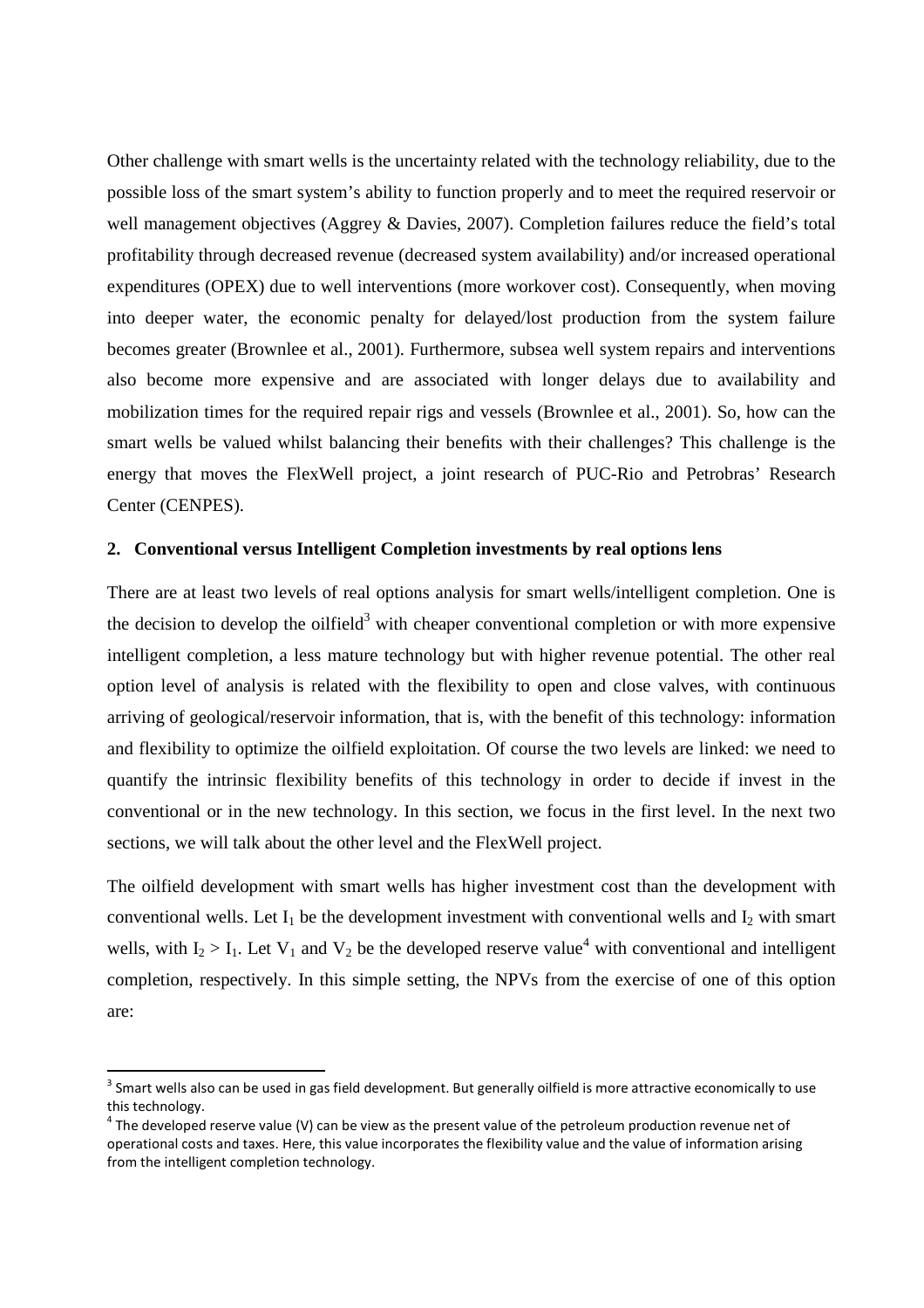$$
NPV_1 = V_1 - I_1 \tag{1}
$$

$$
NPV_2 = V_2 - I_2 \tag{2}
$$

With  $I_2 > I_1$  and  $V_2 > V_1$  to make economic sense<sup>5</sup>. We have  $V_2 > V_1$  due to the additional flexibility value embedded in the intelligent completion alternative. These values are function of the market condition, especially the oil price P, which is stochastic.

There are many benefits associated with smart wells, most of them are increasing function of the oil price. Some examples:

- a) Reservoir with multiples production zones. With smart wells we can exercise the option to change the production from one zone to other without cost (only closing one valve and opening other). In the conventional completion, this option is much more expensive (and could be not economic), because we need to send an expensive rig to enter in the well to switch the production zone. In addition, even being still economic, the rig could not be available for months, delaying the additional oil production from this switch zone option.
- b) Prevention of gas and water cones in wells by adjusting the bottom hole valves (e.g., we can close partially or totally the lower zones of the reservoir reducing the water production). This not only reduces the water treatment cost, but improved the oil recuperation factor and can generate some additional options (next item).
- c) The reduction of water production with the smart well technology releases capacity to the liquid in the platform. Production platforms in mature oilfields are generally limited to liquid (oil  $+$ water) capacity: the decline of oil production along the time is accompanied by the increase of the water production. In this case, we don't have the option to drill another well to increase the production due to platform constrain. With smart well, reducing the water cut, the free capacity allows to consider the infill drilling investment to rise the production.
- d) We can reduce the workover costs (cost of well maintenance), by closing one zone with problem and opening other zone. Without intelligent completion, we need to stop the zone with problem and wait for a (expensive) rig to change the zone. Production can stop for months or even could be not feasible to pay the rig cost to switch the zones.

<sup>&</sup>lt;sup>5</sup> In some cases with multiple zones, smart wells can reduce the quantity of wells required for the oilfield exploitation, because the same well can exploit more than one zone. If the economy of number of wells is more important than the additional cost per smart well, so that  $I_2 \leq I_1$ , we have a case of clear advantage for smart wells development and could be unnecessary additional analysis for the decision if we assume  $V_2 > V_1$ .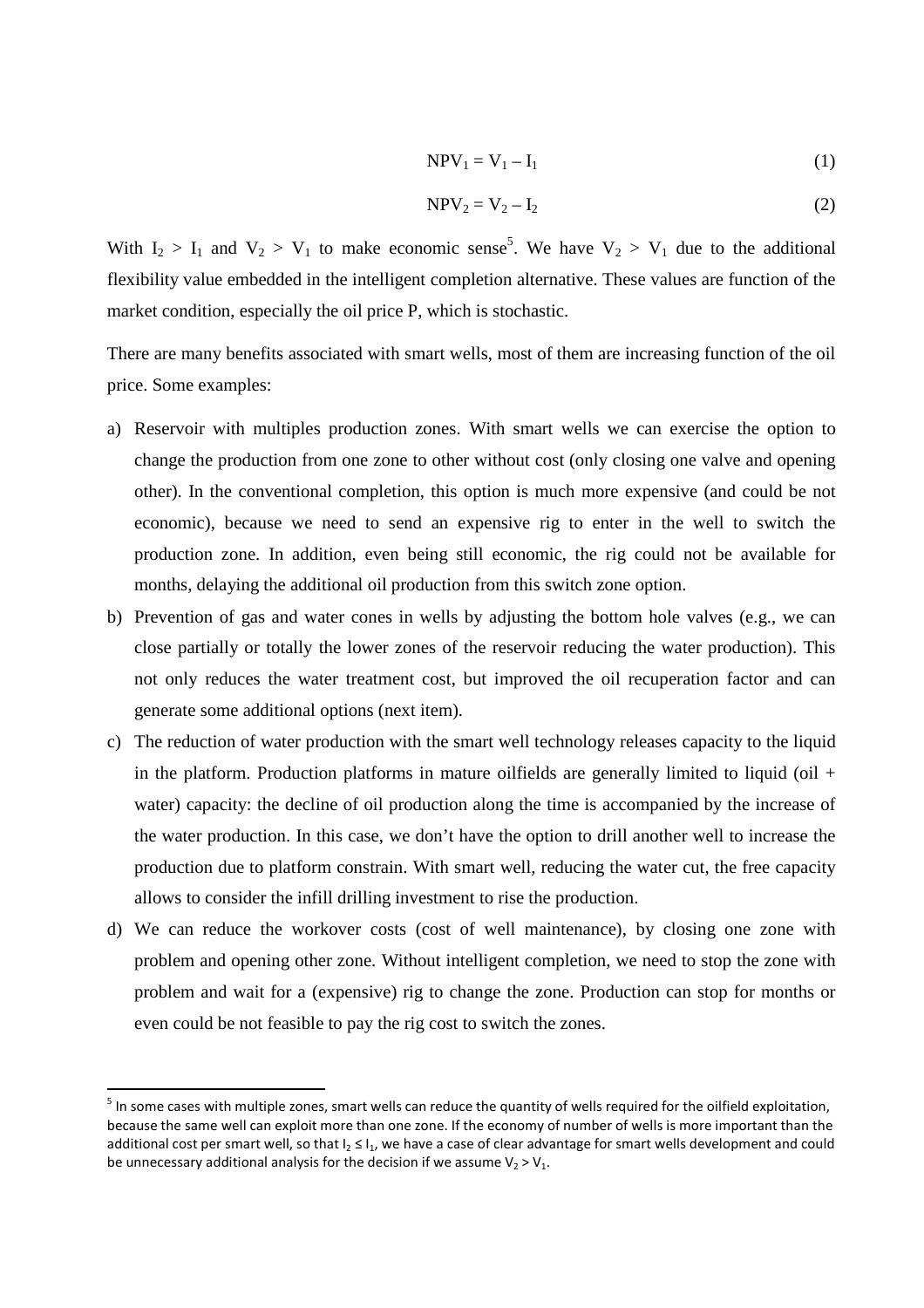The value of developed reserve is a function of the oil prices. We can draw the chart NPV x P from the oilfield development with either conventional or intelligent completion. Let us work with a parametric NPV equation. For concession fiscal regime in the oil sector, this chart is linear. For production sharing fiscal regimes, this chart is not linear (NPV is concave with P). Here we focus in the concession/linear NPV(P), but the extension to production sharing is straightforward. We present below two linear models, one is the "Business Model" and the other is the "Rigid Cash Flow Model<sup>"6</sup>. The value of the developed reserve is a function of the oil price (P), the reserve volume (B, as the number of barrels) and the economic quality of the reserve (q, related with the productivity of the reserve, see below). The Business Model equation is:

$$
V_i = q_i B_i P
$$
, with  $i = 1, 2$  (3)

The Rigid Cash Flow Model is also linear, but highlights the fixed operational cost C:

$$
V_i = q_i' B_i P - C , with i = 1, 2
$$
 (4)

In the Business Model all the operational cost is embedded in the quality q. So, q  $> q'$  for the same cash flow parameterization. Figure 1 plots the NPVs from these two linear models:



Figure 1 – Two Linear Parametric NPV x P Models

The Business Model is simpler and is less sensitive to oil price changes (more conservative for option valuation). We adopt the Business Model here. When comparing intelligent completion (CI) with conventional completion, CI shall have higher quality q and higher B than with conventional

l

<sup>&</sup>lt;sup>6</sup> See details at  $\frac{http://marcoagd.usuarios.rdc.puc-rio.br/payoff_{model.html}}{http://marcoagd.usuarios.rdc.puc-rio.br/payoff_{model.html}}$  or in Dias (2014, chapter 1) and Dias (2015, appendix IV-D).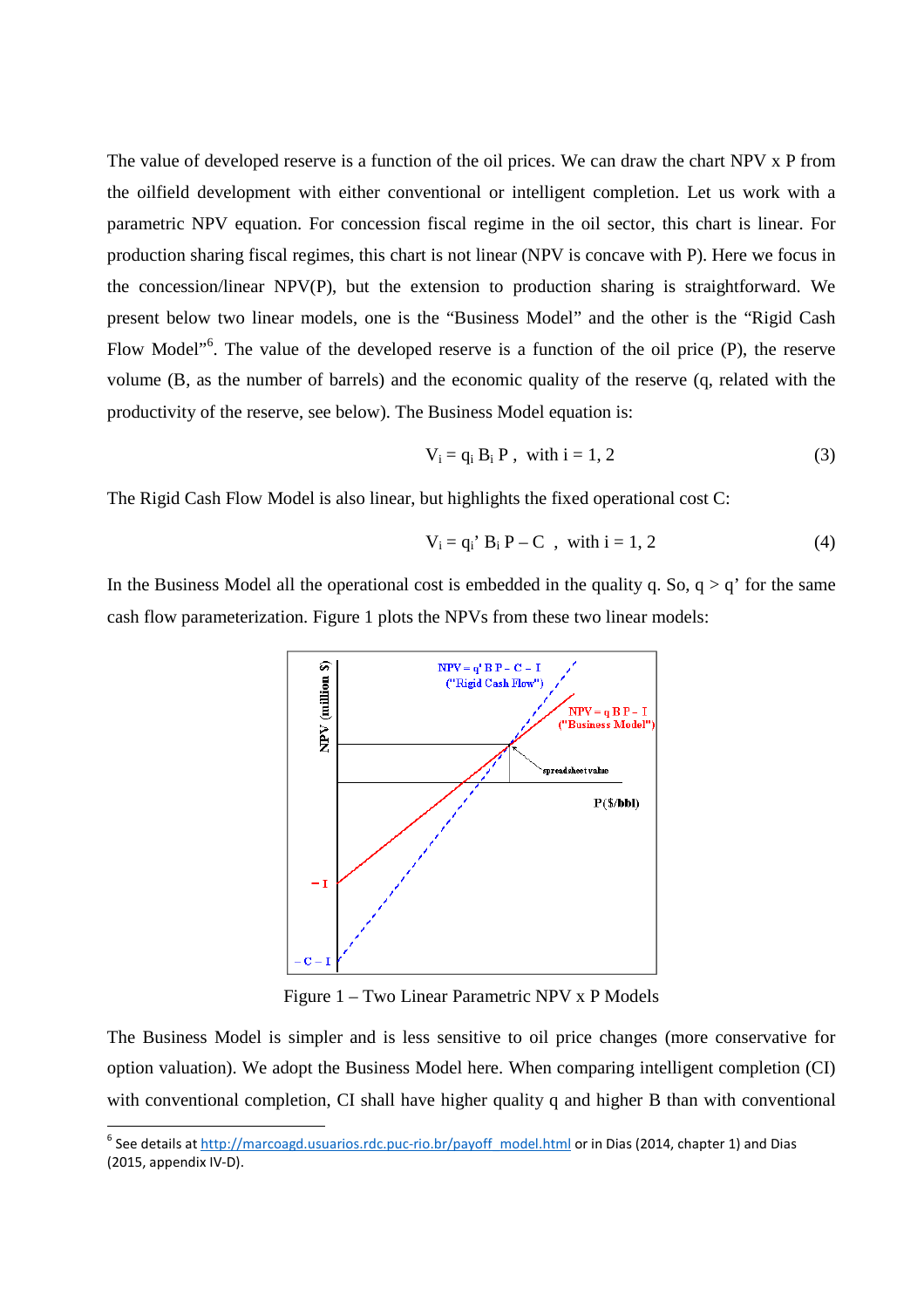technology. The better production profile from CI alternative implies in higher speed of oil production so that the present value of revenues is higher. In addition, CI allows higher reservoir recovery factor, so that the reserve volume B under CI shall be higher than with the non-flexible technology<sup>7</sup>.

Figure 2 shows the NPV x P chart for the two mutually exclusive development alternatives, intelligent and conventional completion, considering  $I_2 > I_1$ ,  $q_2 > q_1$  and  $B_2 > B_1$ :



Figure 2 – NPV versus Price for Conventional and Intelligent Completions

Figure 2 shows that the NPV x P line for IC alternative has higher inclination than conventional completion alternative. It is easy to see that the inclination of  $NPV_i = q_i B_i P - I_i$  is equal  $q_i B_i$  and  $A_2$  is more inclined because  $q_2$   $B_2 > q_1 B_1$ . Figure 2 also highlights the indifference oil price or break-even price  $P_{1-2}$  of these alternatives (at  $P_{1-2}$ , conventional and intelligent completion have the same NPV). So this chart tells that the economic choice of conventional or intelligent completion depends on the oil price.

Imagine the oil price is a little bit *lower* than the indifference price  $P_{1-2}$ . By the Figure 2, we choose the conventional alternative. However, the oil price is stochastic, every day the price changes in the market. If we exercise the option to develop the oilfield with conventional completion and few weeks after the oil price rises inverting the NPV order, we could regret. So, we must consider the

<sup>&</sup>lt;sup>7</sup> This can be significant. For example, an oilfield with 1 billion barrels in place with recovery factor (RF) of 30% has a reserve volume  $B_1 = 300$  million bbl. If we increase the RF in 6% (to 36%) with smart wells, the new reserve volume is  $B_2$  = 360 million bbl. So, an increase of 6% in RF increases the reserve volume in 20%.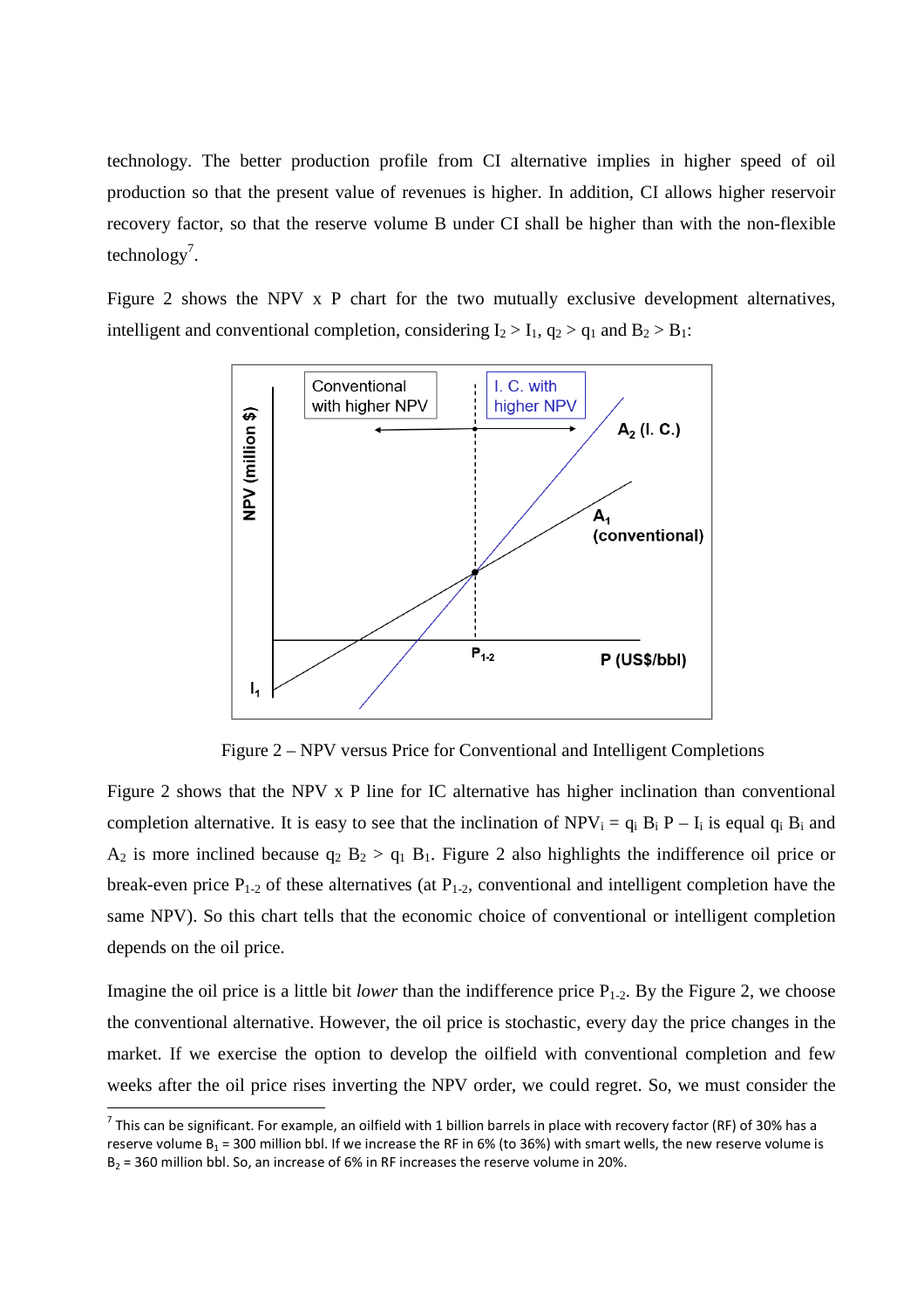defer option before exercising the higher payoff alternative. We can wait for higher oil price in which is optimal to exercise the more capital intensive alternative (with intelligent completion). So, the rule invest in the conventional alternative  $(A_1)$  if  $P < P_{1-2}$  is valid only if it is a now-or-never opportunity. If it is not the case (we can wait), the defer option must be considered, and the defer option increases with the market volatility.

Defer option is the most traditional real option, analyzed in classic papers like McDonald and Siegel (1986). Here we have a finite lived (not perpetual) option, because in petroleum sector there is a maximum date to commit the development investment. The period of exploratory phase is typically between 5 and 10 years. At the expiration, or we declare the oilfield commercial and commit an investment plan or the discovered oilfield (or tract without discoveries) must return to Government Petroleum Agency.

For the defer option we can consider different stochastic models for the oil price. Here, for simplicity, we use the popular Geometric Brownian Motion (GBM) model, given by<sup>8</sup>:

$$
dP = \alpha P dt + \sigma P dz
$$
 (5)

Given the current  $P(t = 0) = P$ , where  $\alpha$  is the drift rate (expected growth rate of P),  $\sigma$  is the volatility (standard deviation of P return), dz (=  $N(0, 1) \sqrt{dt}$ ) is the standard Wiener increment<sup>9</sup>.

This conventional x intelligent completions dilemma is a problem of choice of intensity (or scale) of investment considering the option to postpone (defer) the investment, waiting for better market condition to exercise the option. This is an American type real option (we can exercise in any time up to expiration). The real options literature on optimal scale with discrete alternatives has been analyzed in the real options literature (Dias, 2004; Décamps & Mariotti & Villeneuve, 2006, and Dias, 2015, chapter 27). Following Dias (2015), we use the *variational inequalities* approach (Bensoussan and Lions, 1978) for this American option problem to generate the possible *disconnected exercise regions* of oil price (see below) for the two completion alternatives. In this way, there are two possible charts Option Value x Oil Price, depending on the volatility. Figure 3 shows the case with higher volatility.

<sup>8</sup> A more realistic stochastic oil price model shall include *mean reversion* and *jumps* features such as the Marlim Model: see http://marcoagd.usuarios.rdc.puc-rio.br/sim\_stoc\_proc.html#mc-mrj or Dias (2015, p.144).

 $^9$  See Dixit & Pindyck (1994), Trigeorgis (1996) or Dias (2015) for details.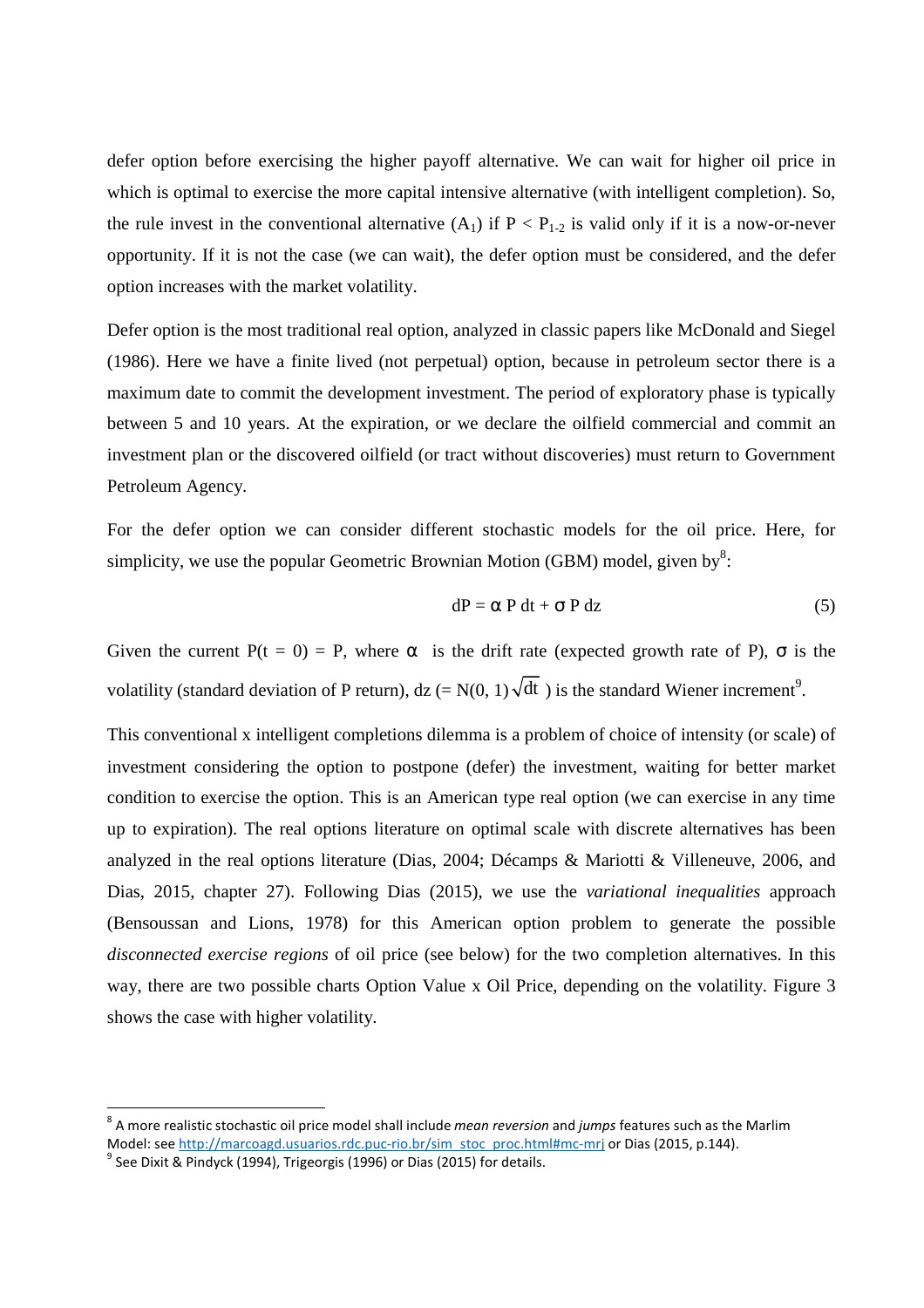

Figure 3 – Defer Option x Price and the I.C. Threshold

The oil price threshold to exercise the option to develop the oilfield is the point in which the wait value (red curve) tangency the option exercise payoff (the NPV). In Figure 3, in some date t before the expiration T, the only point that the defer option value is the threshold  $P_2^*$ . So, in this case, the optimal decision rule is: wait and see if  $P < P_2^*$ ; exercise the alternative  $A_2$  (intelligent completion) if  $P \ge P_2^*$ . Here, at this date  $t < T$ , is not optimal to exercise the conventional alternative  $(A_1)$ . The point P' showed in Figure 3 is not a threshold to exercise A<sub>1</sub>: the dotted line curve is the defer option value only when  $A_1$  is the unique alternative to develop the oilfield, but this is not the case: it is more valuable to wait (with chance of exercise  $A_2$  if the oil price rises) than exercising  $A_1$ . With the passage of time, the option curve (red line) drops and the red line will have two points of tangency, one for alternative  $A_1$  and other for alternative  $A_2$ . See below.

If the volatility is lower or when we are approaching expiration, appears an exercise region for the alternative  $A_1$  (conventional completion), as illustrated in Figure 4.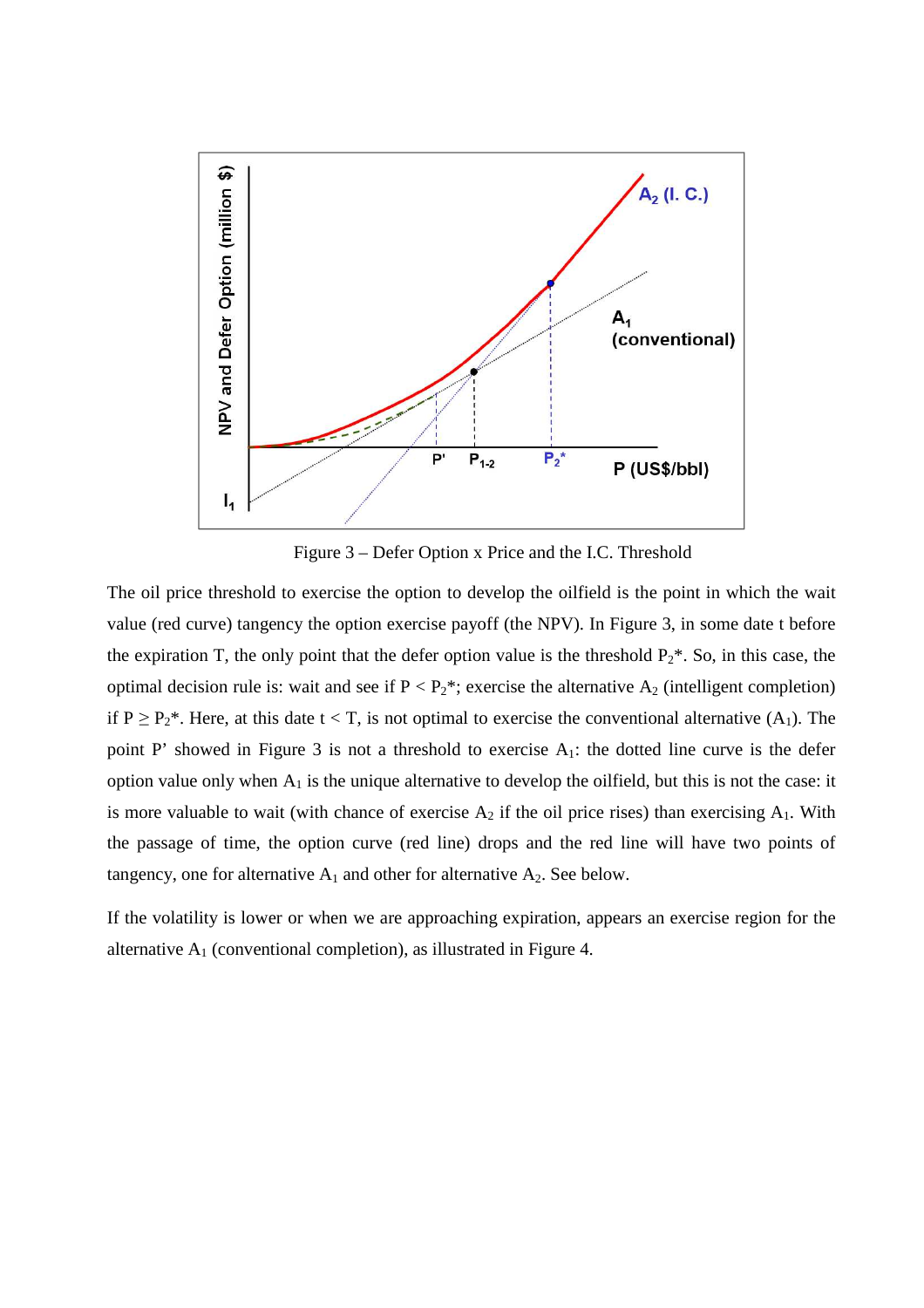

Figure 4 – Defer Option x Price with Lower Volatility or Near Expiration

Figure 4 illustrate the decision rule: if the oil prices is lower than  $P_{L1}^*$ , the optimal is to wait and see; if the oil price P is in the interval  $P_{L1}^* \le P \le P_{H1}^*$ , it is optimal to exercise immediately the conventional alternative (A<sub>1</sub>); if the oil price is in the open interval ( $P_{H1}^*$ ,  $P_2^*$ ) it is optimal to wait and see; and if the oil price is equal or higher than  $P_2^*$ , the optimal is the immediate exercise of the IC alternative  $(A_2)$ .

So, in Figure 4 case there are two disconnected exercise regions: the interval  $[P_{L1}^*, P_{H1}^*]$  for the conventional alternative A<sub>1</sub> and the interval  $[P_2^*, \infty)$  for the IC alternative A<sub>2</sub>. Between these exercise intervals, there is an intermediate waiting region  $(P_{H1}^*, P_2^*)$ . If the oil price is inside this intermediate waiting interval, the optimal is to wait or the price to move above (to exercise  $A_2$ ) or to move below (to exercise  $A_1$ ).

This model captures the optimal well technology choice under market uncertainty, and although demands numerical methods (e.g., finite differences) so solve partial differential equation in the variational inequalities context, this is clear and consolidate approach in real options theory.

The higher challenge is to calculate to value of flexibility with and without intelligent completion, to estimate the NPV(P) function for each alternative. In our example, we need the economic quality of the reserve q and the reserve volume B improved by smart wells in order to decide the investment in this technology or not. This is one important objective of the FlexWell project and the methodology we summarize in the next two sections.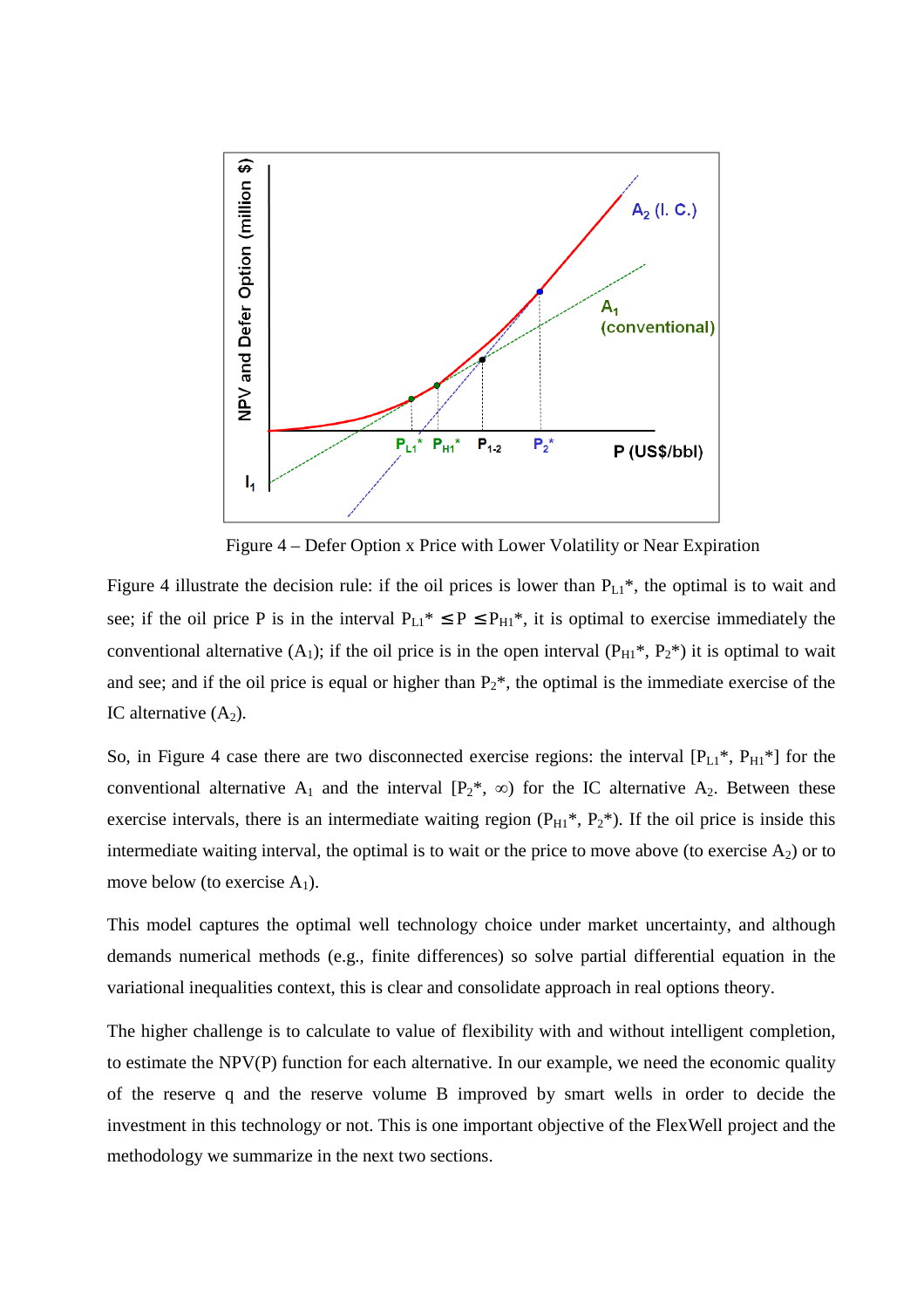### **3. Smart wells management by flow control strategies**

To reach an informed decision regarding the deployment of smart wells, one must first quantify its benefits from the optimal smart wells management. The benefits of these wells can be determined through the optimization of the expanded<sup>10</sup> net present value (NPV) under uncertainty, although some authors focus in maximizing the reservoir recovery factor (Yeten et al., 2004). For this reason, the process of optimization of the flow control strategy from smart completions has interested the area of petroleum reservoir development and management.

The flow control strategy optimization for a reservoir with known properties (deterministic optimization) is already a challenging operational research problem, which aims to find the optimal settings for the control valves of the smart wells. This optimization becomes more complex when the reservoir properties are uncertain, since for each potential valve setting a forecast obtained through a potentially expensive reservoir simulator, for each of the possible reservoir scenarios, is required. Although this significantly increases the optimization time, the results are more robust for reservoir uncertainty because they consider the potential outcomes over several scenarios.

Despite the uncertainties related to the reservoir's geological characteristics, some optimization strategies consider uncertainty fully resolved before any decision needs to be made concerning the flow control strategy. But it is risky to develop a control strategy based on the predictions of a model that is unlikely to capture true reservoir behavior. Furthermore, since the acquisition of information can reduce the geological uncertainties, considering information during the strategy definition allows one to make more certain decisions when choosing the valve settings. Many studies recognize the problem of incorporating reservoir uncertainties in the optimization workflow. Nevertheless, the optimization strategies can still be made considering the geological uncertainties but ignoring the information in some level, as we describe later.

There are three main attributes/techniques that are able to reduce the challenge of operating under uncertainty: robustness of solutions; acquisition of information; and flexibility of solutions. All three of these should play an important role in reservoir management (Moczydlower et al., 2012), but at times it is difficult to decide what method, or combination of methods, will minimize the primary/influential uncertainties more efficiently. For many flexible solutions, cost must be taken

 $10$  "Expanded" means that consider the flexibility and learning (information) values. The traditional NPV looks only the expected cash flows, not the flexibility value in different possible scenarios. Uncertainties make smart wells flexibility even more important economically. Expanded NPV is used also as synonymous of real option value (Trigeorgis, 1996).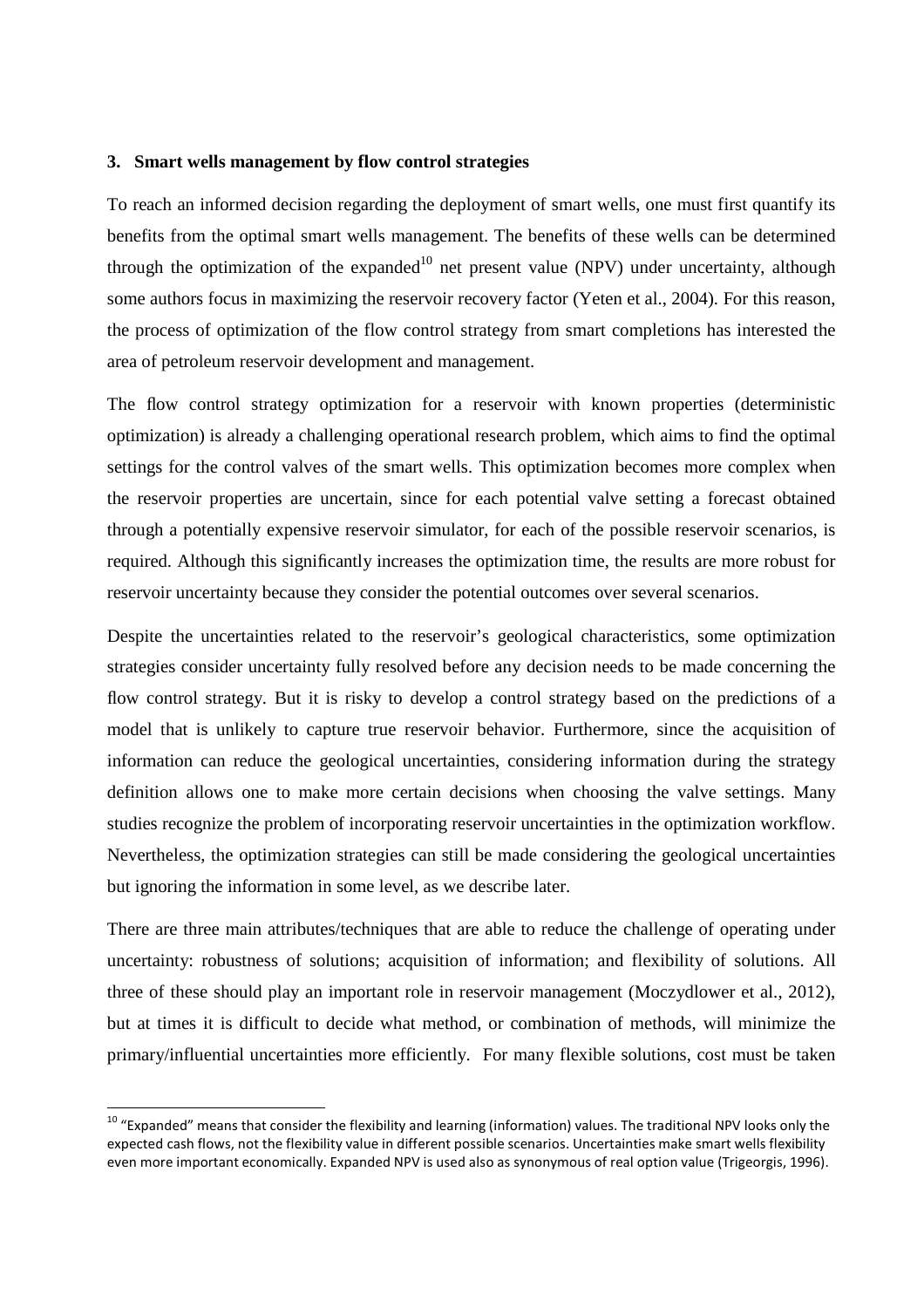into consideration: both direct, due to more expensive equipment and procedures, and indirect, caused by possible equipment failure.

In order to decide if the benefits provided by a particular reservoir management solution justifies its additional cost, we need to determine both an optimal strategy for the management of these technologies and a method to determine the additional value that they offer, e.g., increased/accelerated oil production and/or reduced water management costs.

### **4. Valuing with FlexWell the flexible management under uncertainty from smart wells**

 To aid the expert in finding the flow control strategy for smart wells and valuing its flexibility under geological uncertainties, we propose a decision support system, named FlexWell. In this paper, we intend to describe and demonstrate the proposed methodology, whose purpose is to value flexibility and manage the flow control strategy of smart wells under uncertainty conditions, reacting to future information as it is acquired in real time.

Figure 5 gives an overview of the FlexWell process, highlighting its multidisciplinary nature and the methods required in this I.C. support decision system project.



Figure 5 – FlexWell Process: Information, Flexibility and Optimization under Uncertainty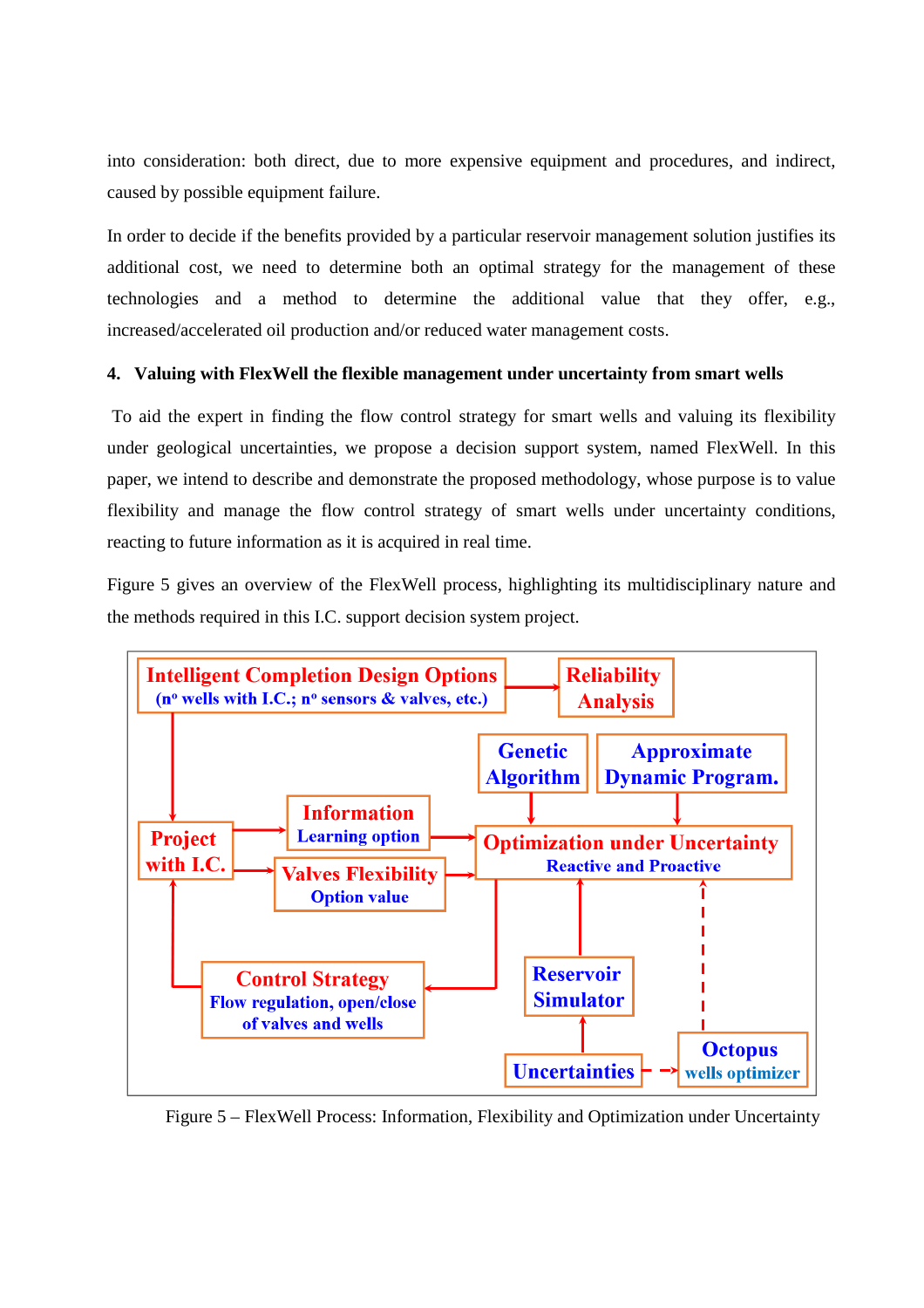Figure 5 show that we need analyze many intelligent completion design options (top left), considering the number of valves and sensors, the number of wells with conventional and with I.C. completion, and other issues like type of valves (on-off, several positions, etc.). But it is also necessary to consider the reliability of each possible design schema. Low reliability cases increase the well maintenance cost (workover cost), the opposite of this technology promise. For each potential I.C. project, we shall quantify the value of information (learning option) and the value of the flexibility from the smart wells valves management. These are real option values obtained from optimization under uncertainty methods. For optimization we can use genetic algorithms<sup>11</sup> or approximate dynamic programming (Powell, 2011; Bertsekas, 2012). In this process, we must analyze many different control strategies of open-close valves, to regulate flow rate in each reservoir zone, etc. This process demands many reservoir simulations so that are necessary one or more reservoir simulators<sup>12</sup> to perform this computationally expensive job. Figure 5 (bottom right) also indicates one link to the support decision system named Octopus. This is an optimizer system to choose well location, number of production and injection wells, type of wells (vertical, horizontal, directional), which is planned to be integrate to FlexWell in order to help in part of optimization job required in the smart wells grid analysis.

The FlexWell's methodology is based on Abreu et al. (2015), combining the concepts of approximated dynamic programming, which reduces the computational burden, and on reservoir simulation (CMG, 2015), to evaluate the flow control strategy for smart wells management over various possible reservoir scenarios. Despite this methodology limits the flexibility somewhat so that not all the value of complete dynamic programming is retained – for instance, since the acquired information only affect the decision after it has been made, this policy will not remake the early decision to increase the future value. Those such losses are often small, and will be more than offset by the increased flexibility that can be feasibly simulated with this approximation.

It begins by optimizing the valve settings over all time, maximizing the expected NPV in the absence of future information. The expectation is made over a set of reservoir models representing the reservoir uncertainty. The valve settings can be adjusted at a discrete set of times. The result is the set of best settings, over all time steps, based only on what is known at time zero, i.e., this is the best proactive strategy.

 $11$  See several genetic algorithms applications in petroleum exploration & production in Pacheco and. Vellasco (2009), including concepts of evolutionary real options for oilfield development investment decisions.

 $12$  Reservoir simulators are used by petroleum companies to generate production forecasts that are needed to help make investment decisions or to help reservoir management during the productive phase of the petroleum reservoir.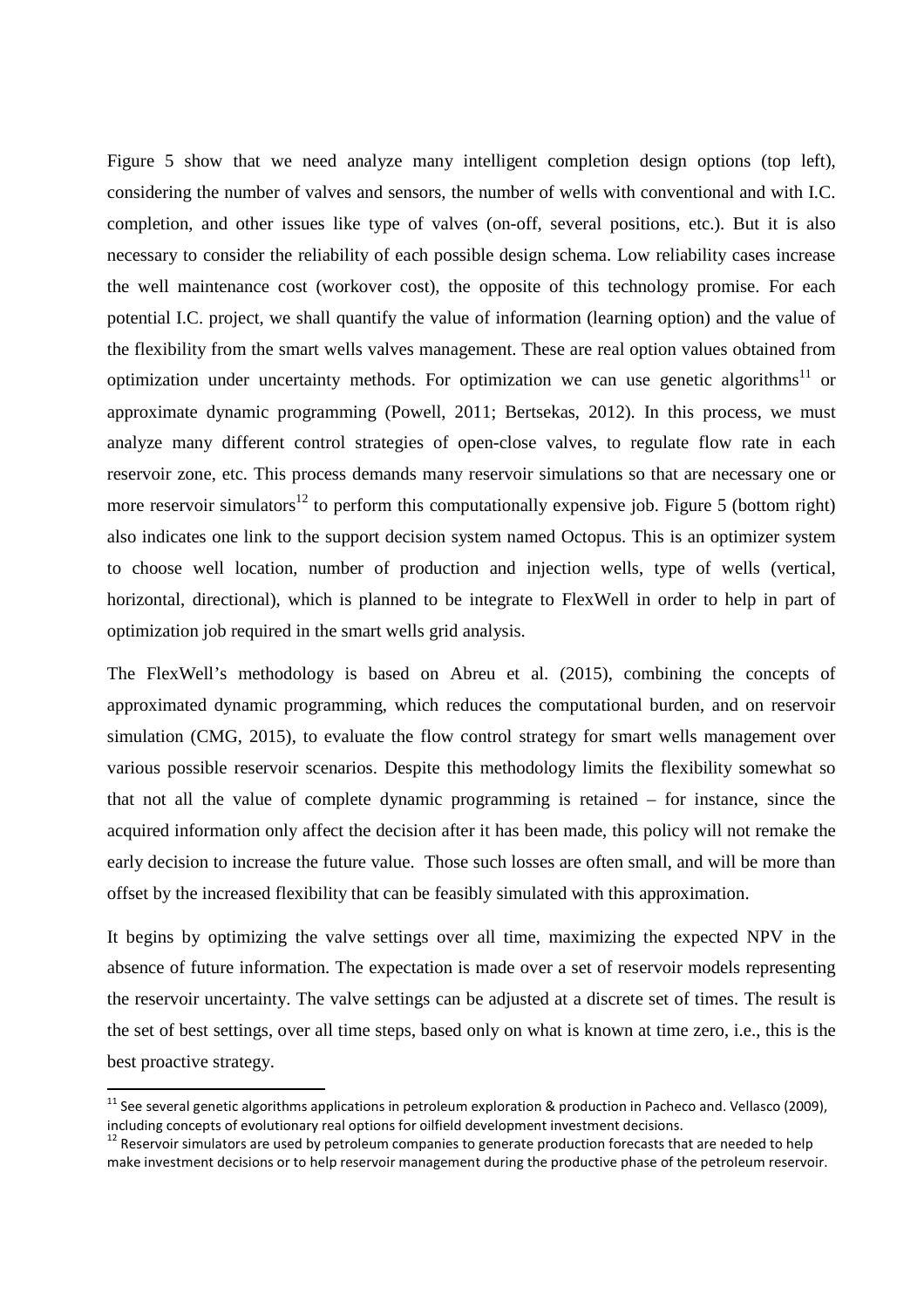These settings are then applied to the entire set of reservoir models and future measurements are forecast for the next time step. We then proceed to the next time step, i.e., the next time at which valve adjustments are allowed. At this time, we incorporate the information forecast for each reservoir model, potentially reducing uncertainty. The procedure for including future information involves applying cluster analysis to the forecast measurements. The notion is that measurements falling within a common cluster are associated with models that are indistinguishable using only those measurements. In other words, the original set of models representing the prior uncertainty is partitioned into smaller sets of models that represent the uncertainty after assimilation of measurement data. This part of the methodology identifies when measurement data are informative. Within each cluster we have reduced uncertainty and should consider a change in valve settings going forward.

For each cluster of models, we determine a new optimal proactive strategy for the future valve settings (past valve settings are not adjusted). This creates a recursion in which an effective, and realizable, strategy can be obtained that keeps the benefits of both proactive and reactive strategies. Since this recursion is performed in the forward direction, the number of required simulations is exponentially reduced compared to the complete dynamic programming solution. Figure 6 shows a simplified decision workflow to implement the optimization strategy that considers both model uncertainty and future information. We provide an illustration of the first step of our optimization. The top part of Figure 6 has an illustration of the valuation of control valves with information. In this case with three decision points and two measurement points, corresponding to choosing the initial valve settings at time t0, and then possibly changing the valve settings at two future times, t1, t2. Measurements are also taken at times t1, t2, with the future valve settings chosen in light of this new information.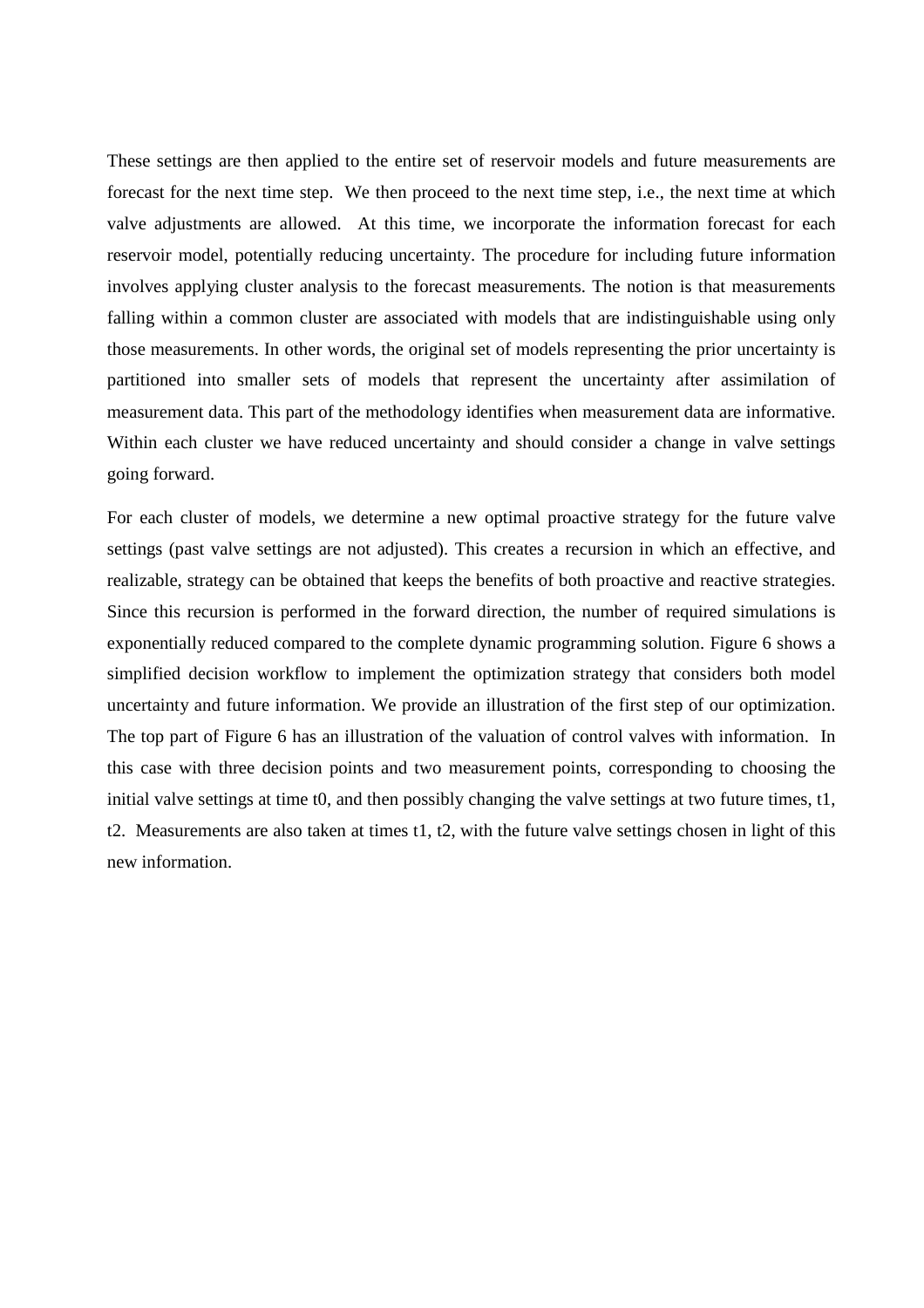

Figure 6 – FlexWell Optimization and Decision Workflow

We implemented this procedure, following the optimization routine proposed by Yeten et al. (2002), such that the performance of the reservoir for a particular set of valve settings can be determined via forward simulations. This is accomplished by dividing the entire simulation period into n optimization steps (these steps are distinct from the simulator time steps). The valve settings for the first period (time 0 to time 1) are then optimized. This optimization is performed such that the settings for this period will be the optimum for the entire simulation. We note that this strategy can be applied using different optimization algorithms, when we seek the valve settings that maximize the objective function.

### **TO BE COMPLETED**

### **5. Conclusions**

### **TO BE COMPLETED**

# **6. References**

ABREU, A.C.A., BOOTH, R., BERTOLINI, A., PRANGE, M., BAILEY, W.J., TEIXEIRA, G., ROMEU, R., EMERICK, A., PACHECO, M.A.C., Maximizing the value of operational flexibility: an application to smart wells. Rio Oil & Gas Expo and Conference, Rio de Janeiro, 2014.

ABREU, A.C.A.; BOOTH, R.; BERTOLINI, A.; PRANGE, M.; BAILEY, W.J.; TEIXEIRA, G.; EMERICK, A.; ROMEU, R.; PACHECO, M.A.C. Proactive and Reactive Strategies for Optimal Operational Design: An Application to Smart Wells. Offshore Technology Conference, Rio de Janeiro, 2015.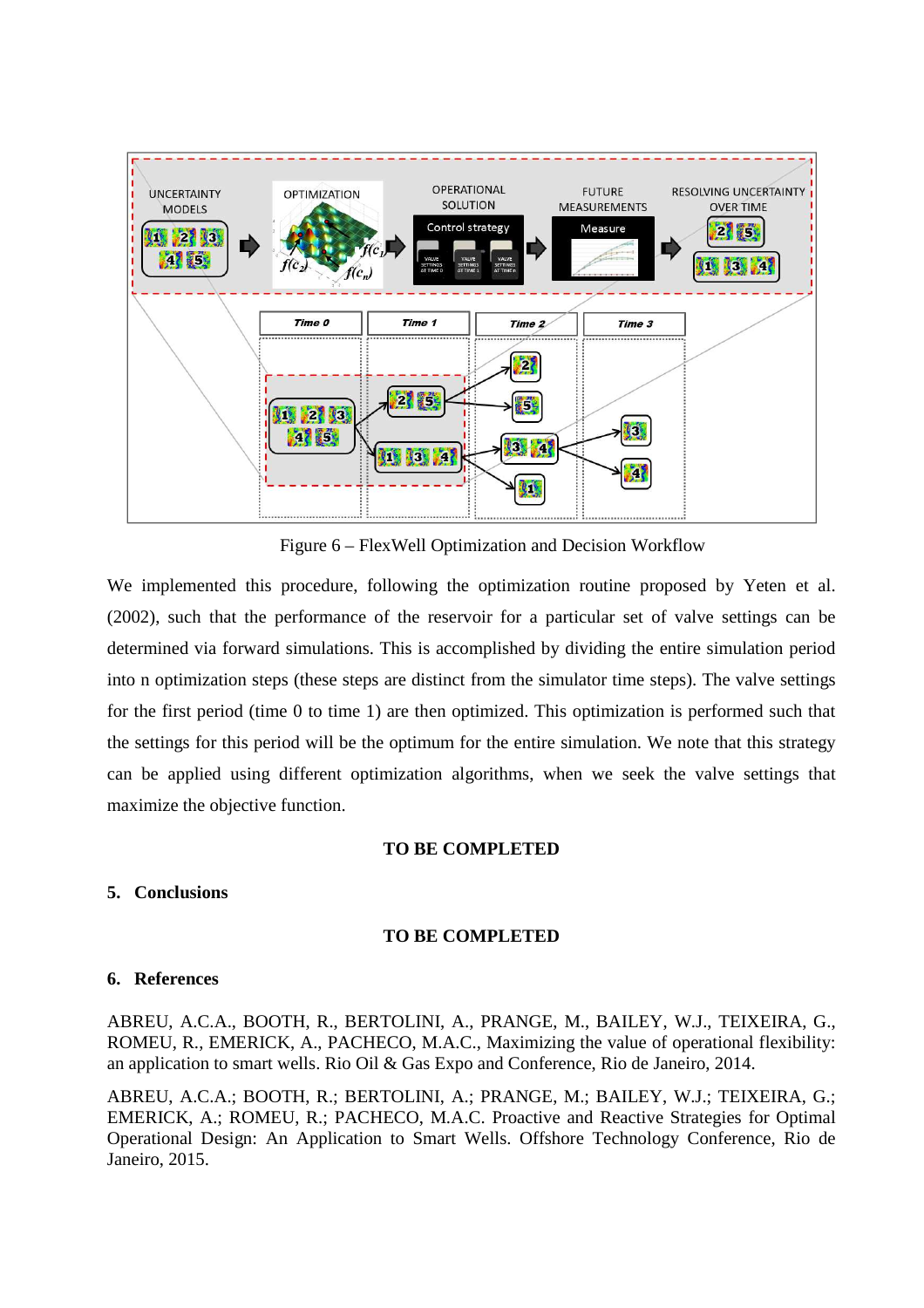AGGREY, G. H.; DAVIES, D. R. A rigorous stochastic coupling of reliability and reservoir performance when defining the value of intelligent wells. SPE107197 Offshore Europe. Aberdeen, Scotland, United Kingdom, 2007.

AGGREY, G. H.; DAVIES, D. R.; AJAYI, A.; KONOPCZYNSKI, M. Data richness and reliability in smart-field management – is there value? SPE102867 Annual technical conference and exhibition. San Antonio, Texas, 2006.

AJAYI, A.; KONOPCZYNSKI, M.; A Dynamic Optimization technique for simulation of multizone intelligent well systems in a reservoir development. SPE-83963- Offshore Europe. Aberdeen, United Kingdom, 2003.

AJAYI, A.; KONOPCZYNSKI, M. Evaluating intelligent-well system requirement for an offshore field development. SPE-94851- Latin American & Caribbean Petroleum Engineering Conference. Rio de Janeiro, Brazil, 2005.

AJAYI, A.; PACE, S.; PETRICH, B.; ADEJUWON, A.; AGBONAYE, C.; ERUMWUNSE, C. Managing operational challenges in the installation of an intelligent well completion in a deepwater environment. SPE 116133, Annual technical Conference and Exhibition. Denver, Colorado, USA, 2008.

AKRAM, N.; HICKING, S.; BLYTHE, P.; KAVANAGH, P.; REIJNEN, P.; MATHIESON, D. Intelligent well technology in mature assets. SPE-71822-MS Offshore Europe. Aberdeen, United Kingdom, 2001.

ALMEIDA, L.F.; VELLASCO, M.M.B.R.; PACHECO, M.A.C. Optimization system for valve control in intelligent wells under uncertainties. Journal of Petroleum Science and Engineering, 73, pp.129-140. 2010.

ALSYED, S.; YATEEM, K. Testing Methodology of Smart Wells Completion toward attaining optimal production rate setting for maximum hydrocarbon recovery. SPE150014, SPE Intelligent Energy International. Utrecht, The Netherlands, 2012.

ARMSTRONG, A.C.C.; JACKSON, M.D. Management of water breakthrough using intelligent well technology. OTC 13284 Offshore Technology Conference. Houston, Texas, USA, 2001.

BENSOUSSAN, A. and J.-C. LIONS. Applications of Variational Inequalities in Stochastic Control. North-Holland Pub. Co., 1982 (original by Bordas/Dunod, Paris, 1978), 564 pp.

BERTSEKAS, D.P. Dynamic Programming and Optimal Control – Volume 2 – Approximate Dynamic Programming. Athena Scientific, Nashua (USA), 4<sup>th</sup> Ed., 2012, 694 pp.

BROUWER, D.R.; JANSEN, J.D. Dynamic optimization of water flooding with smart wells using optimal control theory. SPE Journal, 2002.

BROWNLEE, F.; ERIKSEN, R.; GOLDSMITH, R.; WYLIE, G. Improving well completion system reliability using intelligent well technology. OTC-13029, Offshore technology conference. Houston, Texas, USA, 2001.

CHUKWUEKE, V.; CONSTANTINE, J. EA Field development: intelligent well completion. SPE-88967-MS Nigeria Annual International Conference and Exhibition. Abuja, Nigeria, 2004.

CMG - reservoir simulators – version 2015 – User's Guide. Calgary, Alberta, Canada: Computer Modelling Group LTD., 2015.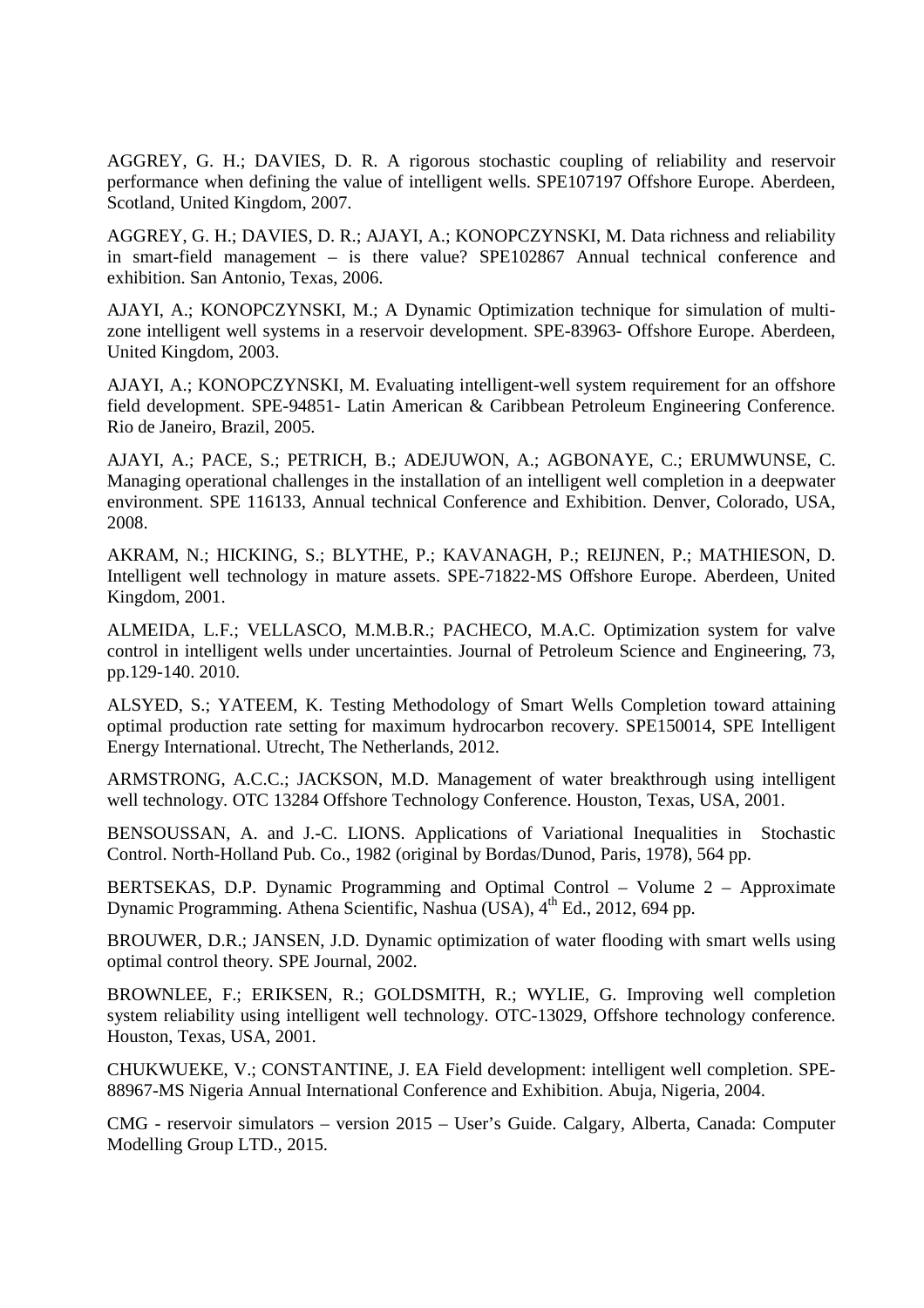DÉCAMPS, J-P. & T. MARIOTTI & S. VILLENEUVE. Irreversible Investment in Alternative Projects. Economic Theory, vol. 28, n. 2, June 2006, p. 425-448.

DIAS, M.A.G. Valuation of Exploration & Production Assets: An Overview of Real Options Models. Journal of Petroleum Science and Engineering, vol. 44(1-2), October 2004, pp.93-114.

DIAS, M.A.G. Análise de Investimentos com Opções Reais: Teoria e Prática com Aplicações em Petróleo e em Outros Setores – Volume 1: Conceitos Básicos e Opções Reais em Tempo Discreto. Editora Interciência Ltda., Rio de Janeiro, 2014, 322 pp.

DIAS, M.A.G. Análise de Investimentos com Opções Reais: Teoria e Prática com Aplicações em Petróleo e em Outros Setores – Volume 2: Processos Estocásticos e Opções Reais em Tempo Contínuo. Editora Interciência Ltda., Rio de Janeiro, 2015, 496 pp.

DIXIT, A.K. & R.S. PINDYCK. Investment under uncertainty. Princeton University Press, Princeton, N.J., 1994, 468 pp.

EMERICK, A.A.; PORTELLA, R.C.M. Production optimization with intelligent wells. SPE-107261, SPE Latin American and Caribbean petroleum Engineering Conference. Buenos Aires, 2007.

ESMAIEL, T.E.H. (2005): "Applications of Experimental Design in Reservoir Management of Smart Wells". SPE 94838, presented at the SPE Latin American and Caribbean Petroleum Engineering Conference, Rio de Janeiro, 20-23 June 2005.

GAO, C.; RAJESWARAN, T.; NAKAGAWA, E. A literature review on smart-well technology. SPE-106011-MS Production and Operations Symposium. Oklahoma City, Oklahoma, USA, 2007.

GLANDT, C.A. Reservoir management employing smart well: a review. SPE 81107, Latin American and Caribbean Petroleum Engineering Conference. Port-of-Spain, Trinidad, 2005.

HAN, J.T. There is value in operational flexibility: an intelligent well application, SPE 82018 Hydrocarbon Economics and Evaluation Symposium. Dallas, Texas, USA, 2003.

HAN, J.T., MATHEISON, D., RAJAGOPALAN, S., SHARMA, A. SmartWell valuation using real options analysis. 17<sup>th</sup> World Petroleum Congress, September 1-5, Rio de Janeiro, Proceedings, pp. 325-335.

KAVLE, V.; ELMSALLATI, S.; MACKAY, E.; DAVIES, D.; Impact of intelligent wells on oilfield scale management. SPE 100112 Europec/EAGE annual conference and exhibition. Vienna, Austria, 2006.

KONOPCZYNSKI, M.; AJAYI, A.; RUSSELL, L. Intelligent well completion: status and opportunities for developing marginal reserves. SPE-85676-MS Nigeria Annual International Conference and Exhibition. Abuja, Nigeria, 2003.

LEEMHUIS, A.P.; BELFROID, S.P.C.; ALBERTS, G.J.N. Gas coning control for smart wells. SPE110317 Annual technical Conference and exhibition. Anaheim, California, USA, 2007.

MATHIESON, D.; ROGERS, J.; RAJAGOPALAN, S.; MCMANUS R. Reliability assurance, managing the growth of intelligent completion technology. SPE84327 Annual Technical Conference and exhibition. Denver, Colorado, USA, 2003.

MCCORMACK, J. and G. SICK. Valuing PUD Reserves: A Practical Application of Real Options Techniques. Journal of Applied Corporate Finance, vol.13(4), winter 2001, pp.110-115